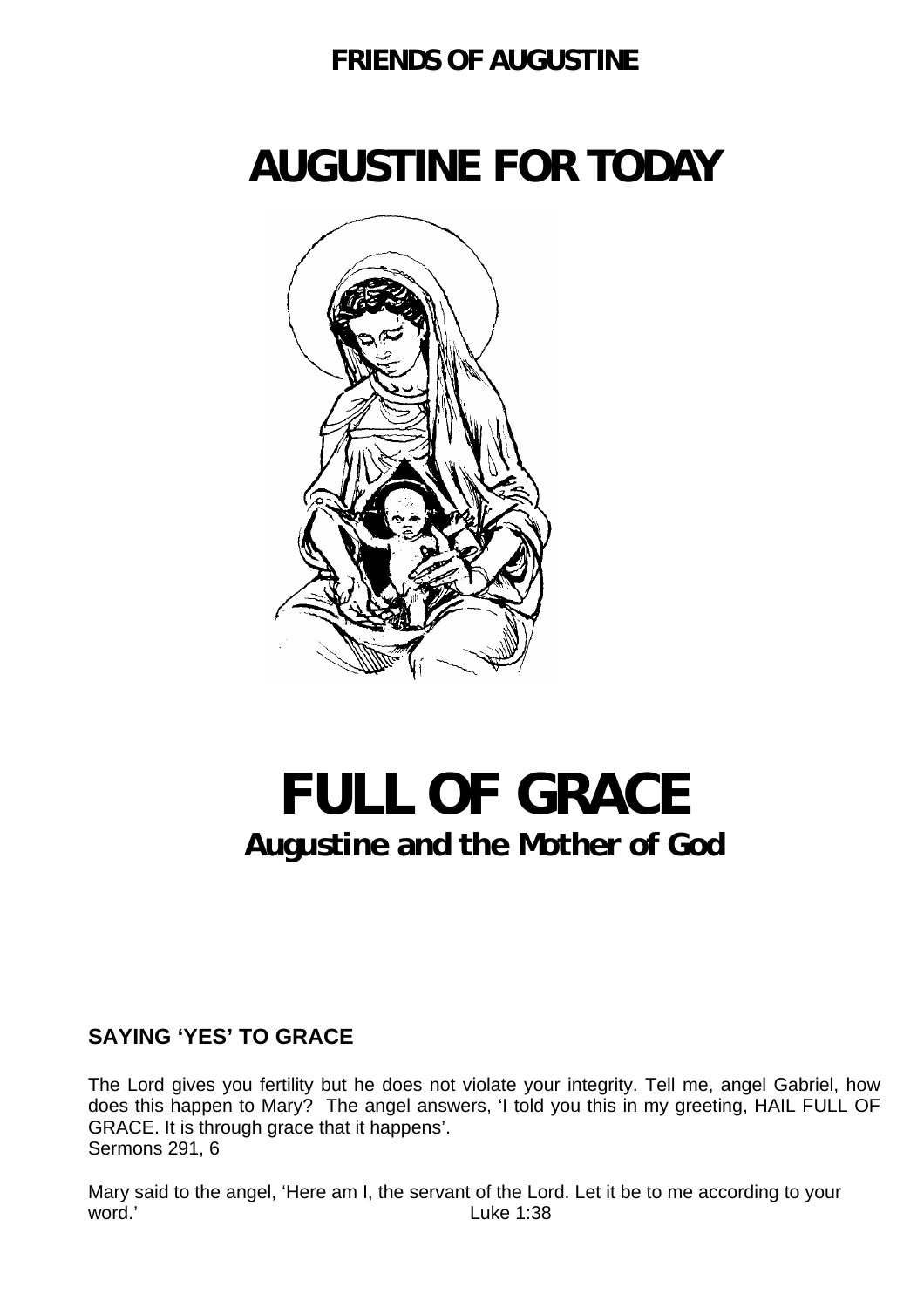My soul magnifies the Lord, and my spirit rejoices in God my Saviour; for he has looked with favour on the lowliness of his servant. Surely from now on all generations will call me blessed: for the mighty one has done great things for me, and holy is his name. Luke 1:46-49

#### **THE LAW IS WRITTEN IN YOUR HEART**

Since Christ is truth, peace and justice, conceive him by faith, bring him forth by works, so that what the womb of Mary did in the flesh of Christ, your heart may do in the law of Christ. Sermon 192

When Gentiles do instinctively what the law requires … they show that what the law requires is written on their hearts, to which their own conscience also bears witness; and their conflicting thoughts will accuse or perhaps excuse them on the day when, according to my gospel, God, through Jesus Christ, will judge the secret thoughts of all. Romans 2:14-16

#### **HUMAN COMMUNITY: HOLY AND BLEST**

Mary is holy, Mary is blessed, but the Church is something better than the Virgin Mary. Why? Because Mary is part of the Church, a holy member, a quite exceptional member, the supremely wonderful member, but still a member of the whole body. So the Church imitates the Lord's mother, - not in the bodily sense, which it could not do – but in the mind it is both virgin and mother  $\sim$  Sermons 72a.8 and 191.3

When the wine gave out, the mother of Jesus said to him. 'They have no wine'.

John 2:3

Meanwhile, standing near the cross of Jesus, were his mother and his mother's sister, Mary the wife of Clopas, and Mary Magdalene. When Jesus saw his mother and the disciple whom he loved standing beside her, he said to his mother, 'Woman here is your son'. Then he said to the disciple, 'Here is your mother.' and the state of the state of the disciple, 'Here is your mother.'

#### **REFLECTION**

Augustine's approach to the Mother of God is a helpful one for  $21<sup>st</sup>$  century Christians. Predating the popular cults and superstitions that accumulated in later centuries, unimpressed by the apocryphal writings of his time, his primary source material was Scripture. Mary is important for us, he says, not as a recipient of intercessions, but as a paradigm for the Christian life. Although he engaged in contemporary debates about the virginity of Mary, he made it clear that what gives her such a key role in salvation history is not the biology of the incarnation, but rather the moral dimension of her 'yes' to the invitation to become the mother of God.

The core of Augustine's thinking is contained in the account (Lk 1:26-38) of Gabriel's visit to Mary. Told that she is to bear this extraordinary child, Mary sensibly asks, 'How can this be?' She is unconvinced by the explanation ('the holy spirit will come upon you…); and it is not until the angel tells her of her elderly cousin's pregnancy that she realizes it is true, and that with God, 'nothing is impossible'. 'Here am I, the servant of the Lord,' she says. 'Be it unto me according to your word.' For Augustine it is Mary's faith, combined with her absolute openness to the grace of God, that makes her such a pivotal figure in Christian spirituality.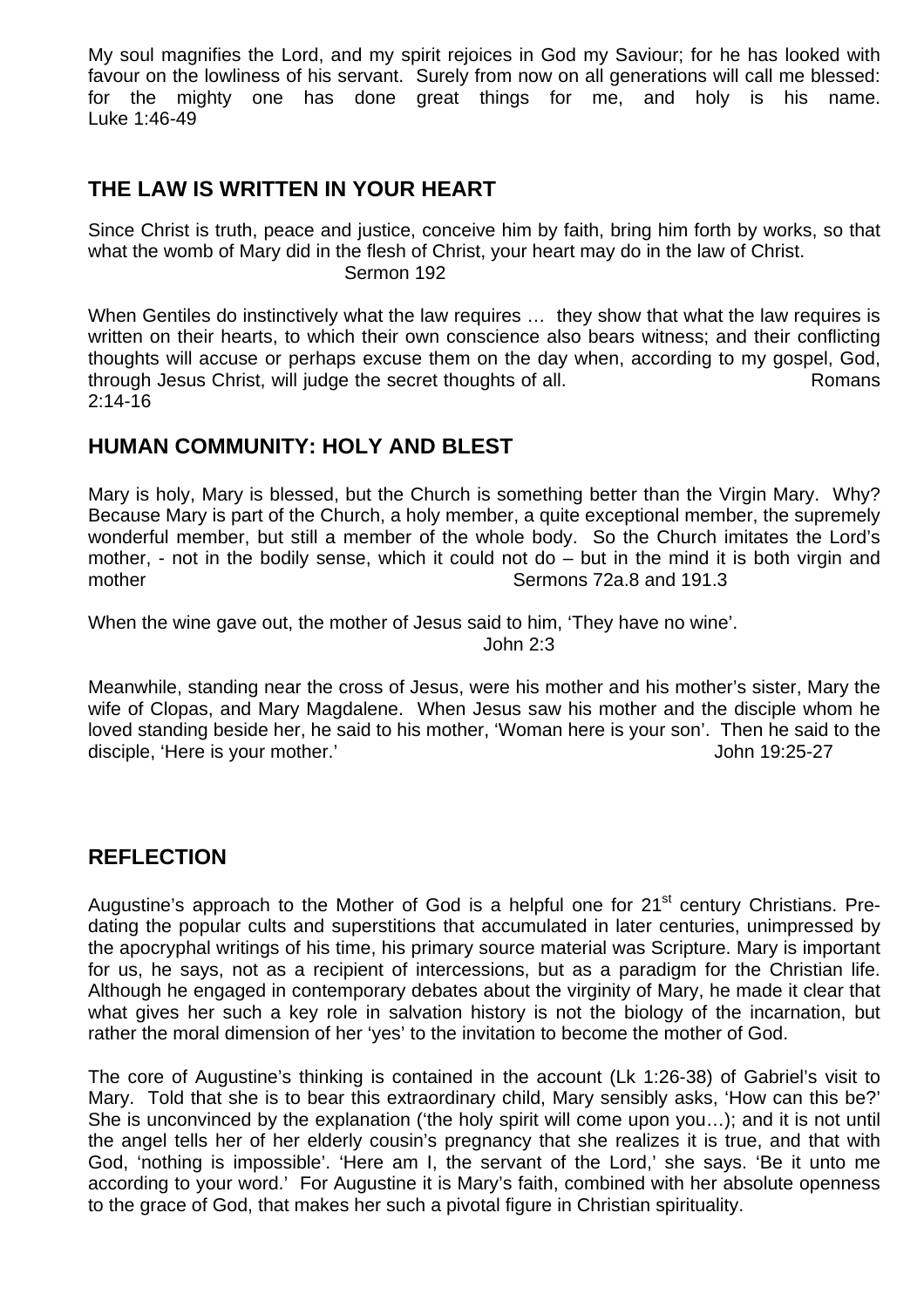That grace, says Augustine, is there for all of us. We don't need archangels erupting into our homes to deliver it. If we listen, we will hear the voice of God speaking in our own hearts. Christian and non-Christian, the incarnate God is there for us and in us. The grace of God is ours already. All we have to do is to say 'yes' to it. We become God-bearers when we find the faith to say, with her, 'Be it unto me according to your word.'

But Augustine also saw Mary as a model for the Church. His arguments here are christological. Just as Mary carried the infant Christ in her womb, the Church faces the task of giving birth to Christ within the fabric of the world, and building human communities capable of saying 'yes' to grace.

Since Augustine's day, the figure of the Blessed Virgin has accumulated a mythology all of its own. For women today, desperate for models of Christian womanhood that seem achievable in the real world we live in, Augustine's Mariology is therefore particularly attractive. In 1974, aware of the many difficulties modern women face in modeling themselves on Mary, Pope Paul VI published his *Apostolic Exhortation on the Cult of Mary.* "The 'popular writings' springing from cults of the Virgin," he said, "are not connected with the gospel image of Mary, nor with the doctrinal data that have been made explicit through a slow and conscientious process of drawing from revelation. It should be considered quite normal for succeeding generations of Christians in differing socio-cultural contexts to have expressed their sentiments about the Mother of Jesus in a way and a manner that reflected their own age."

Augustine would probably have agreed.

There is no rose of such vertue As is the rose that bear Jesu: *Alleluia…*  For in that rose contained was Heaven and earth in little space.

Res miranda…

By that rose we may well see There be one God in persons there.

Pares forma…

#### **Mediaeval carol**

He comes so stille Where his mother was As dew in Aprille That falleth on the grass. He came all so stille To his mothers bower As dew in Aprille That falleth on the flower. He came all so stille Where his mother lay As dew in Aprille That falleth on the spray. Mother and maiden Were never none but she; Well may such a lady Goddes mother be. *15th Century English Carol* 

Be thou then, O thou dear Mother, my atmosphere;